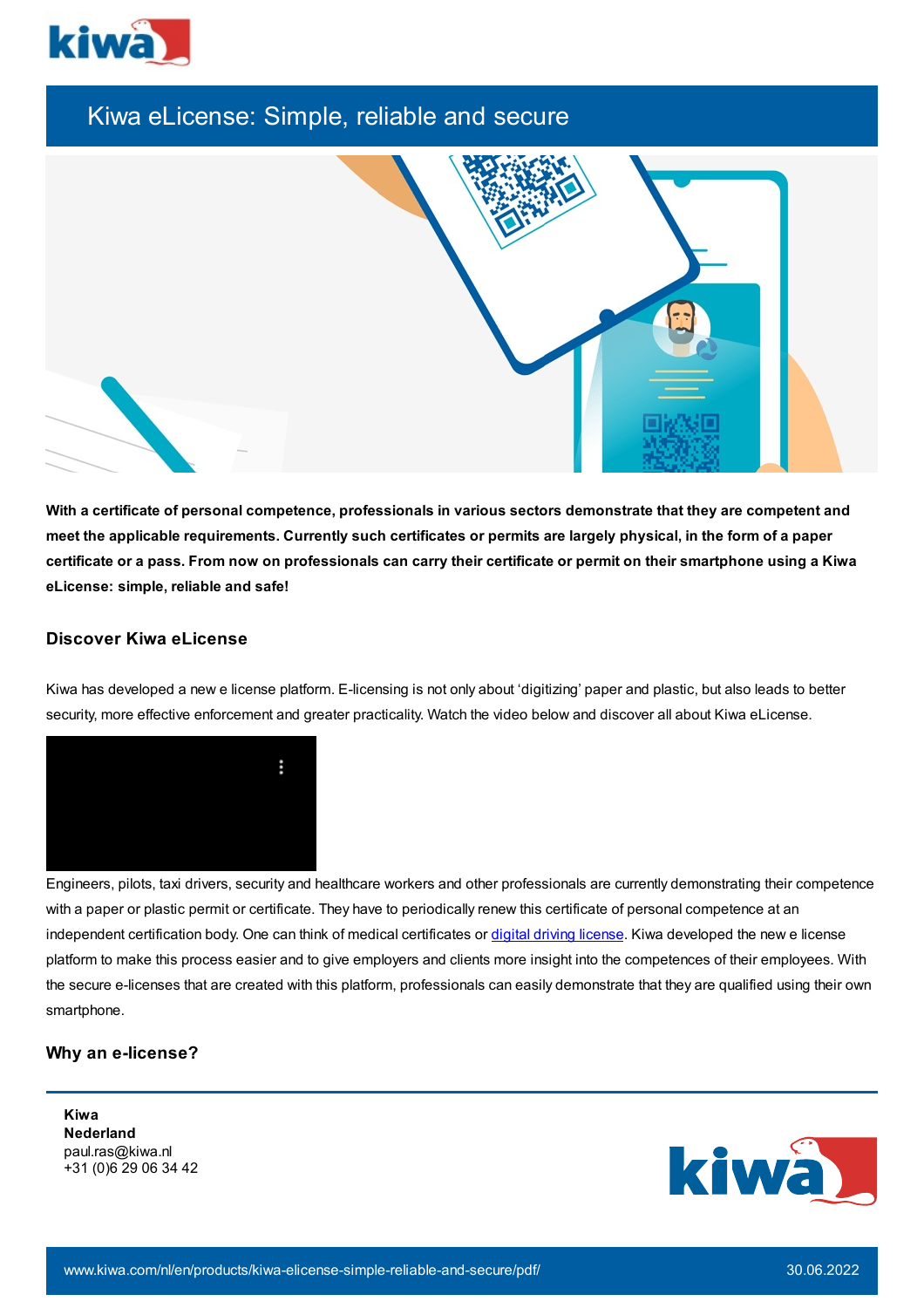

The eLicense is the logical successor to physical certificates and permits. Advantages of a digital licence that professionals can install on their own smartphone include:

- Practicality: Many professionals regularly have to demonstrate their competences 'in the field'. With an e license, the professional does not need to bring a separate permit or certification document: everything needed is on the smartphone;
- Enforcement efficiency: Employers and authorities want to be able to check a certificate or permit regularly for validity. With an eLicence they can easily check whether a certification or permit is still valid. After all, as soon as a certificate is revoked for whatever reason, this is immediately indicated on the eLicence;
- Evidence of compliance: Employers may be required to periodically check that certified professionals' qualifications are still valid (not expired, not withdrawn). An e licence ensures quick and easy verification, online and offline. Such an obligation usually also entails that verifications are registered, so that the employer can have 'proof of compliance' afterwards. Kiwa can log and store this data for the customer;
- Digital access card: E-licenses on a smartphone can also replace traditional access cards and 'tags' for buildings. The access rights of an employee can be placed on the e license, after which the employee can simply hold his phone against an NFC sensor at doors or entrance gates. The e license can be used in the same way to access computer systems and other business facilities to which traditional cards currently provide access.

## **Tight security**

The critical success factor in the use of digital licenses is information security. Especially when it concerns special personal data, including for example medical data. Kiwa's eLicense platform and smartphone apps will meet eIDAS Level High (Stork 4) security standards, the most stringent information security level apart from military-grade security.

Kiwa is supervised by public bodies (including the Dutch government Human Environment & Transport Inspectorate and the civil aviation organization EASA) and by independent third parties from the private sector (including the British Standards Institution). This allows Kiwa to demonstrate transparently to the outside world that it is compliant with applicable legislation and information security standards.

Due to the high security requirements that Kiwa sets for its platform, the e license service is also attractive for other organizations that want to provide their licensees, certificate holders, employees or end users with a secure eLicense. Like for instance a mobile driving license.

Kiwa's e-licensing services complies with relevant industry standard ISO/IEC 18013-5.

## **'Practice what you preach'**

As an organisation that which operates on behalf of the Dutch government, Kiwa will also gradually provide its own database of approximately 700,000 license holders in the civil aviation, road transport and seafaring sector with an e-license. Initially, the digital license will serve as a supplement to the current paper or plastic license, but eventually the e-license is expected to replace the traditional license entirely. Since the e-licenses that Kiwa issues to its own licensees must also meet the highest security requirements, it is of great importance to Kiwa that the platform works properly and that its use is safe.

## **What can Kiwa do for you?**

Kiwa is happy to discuss the options available to effectively achieve the social or business goals of your organization with an

**Kiwa Nederland** paul.ras@kiwa.nl +31 (0)6 29 06 34 42